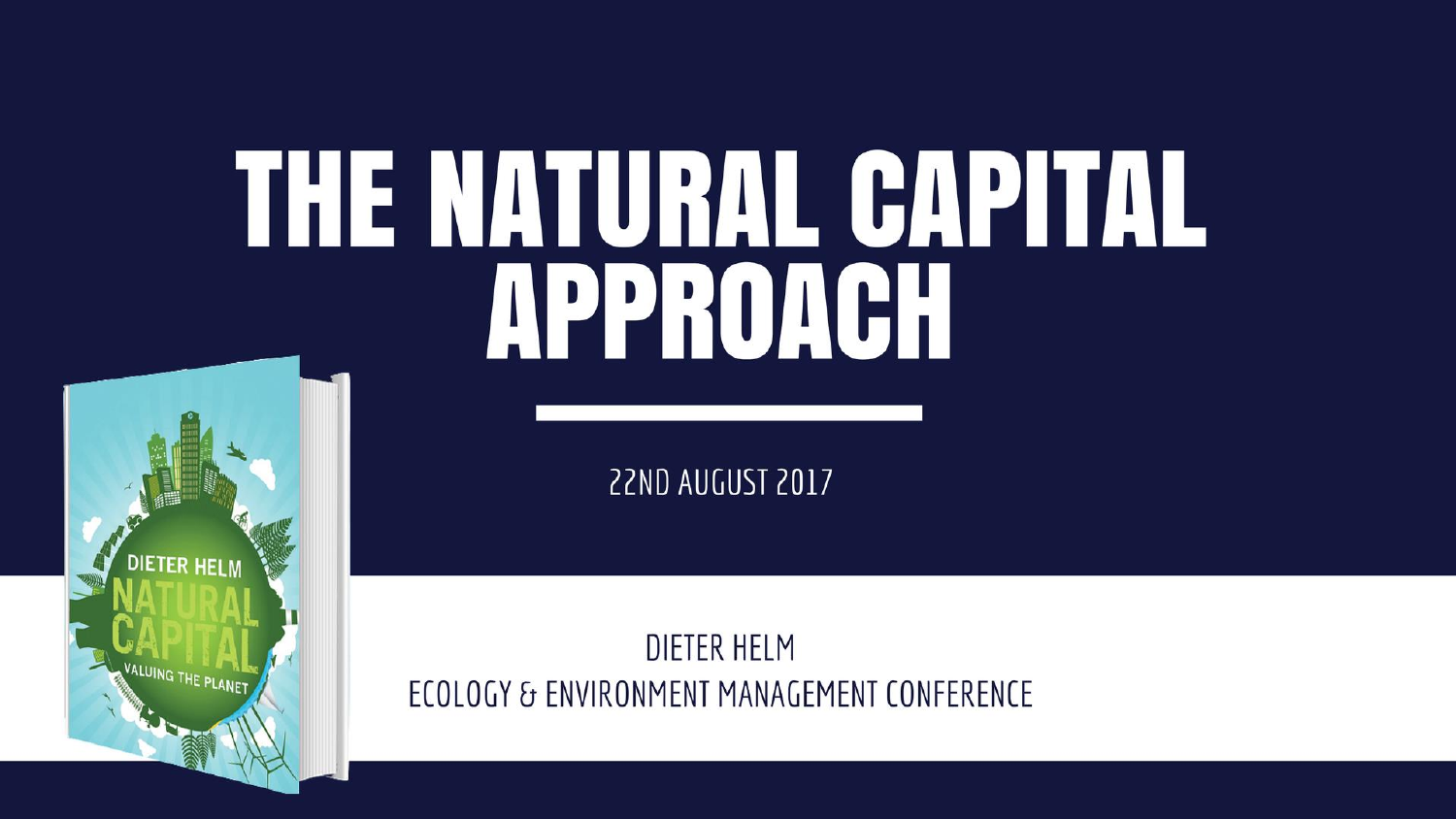# KEY ISSUES

- How is natural capital defined
- Why it differs from conventional cost-benefit analysis
- How to identify key natural capital systems
- How to construct natural capital accounts
- How to deal with capital maintenance
- How to handle damage and compensation
- What the natural capital approach means for public policy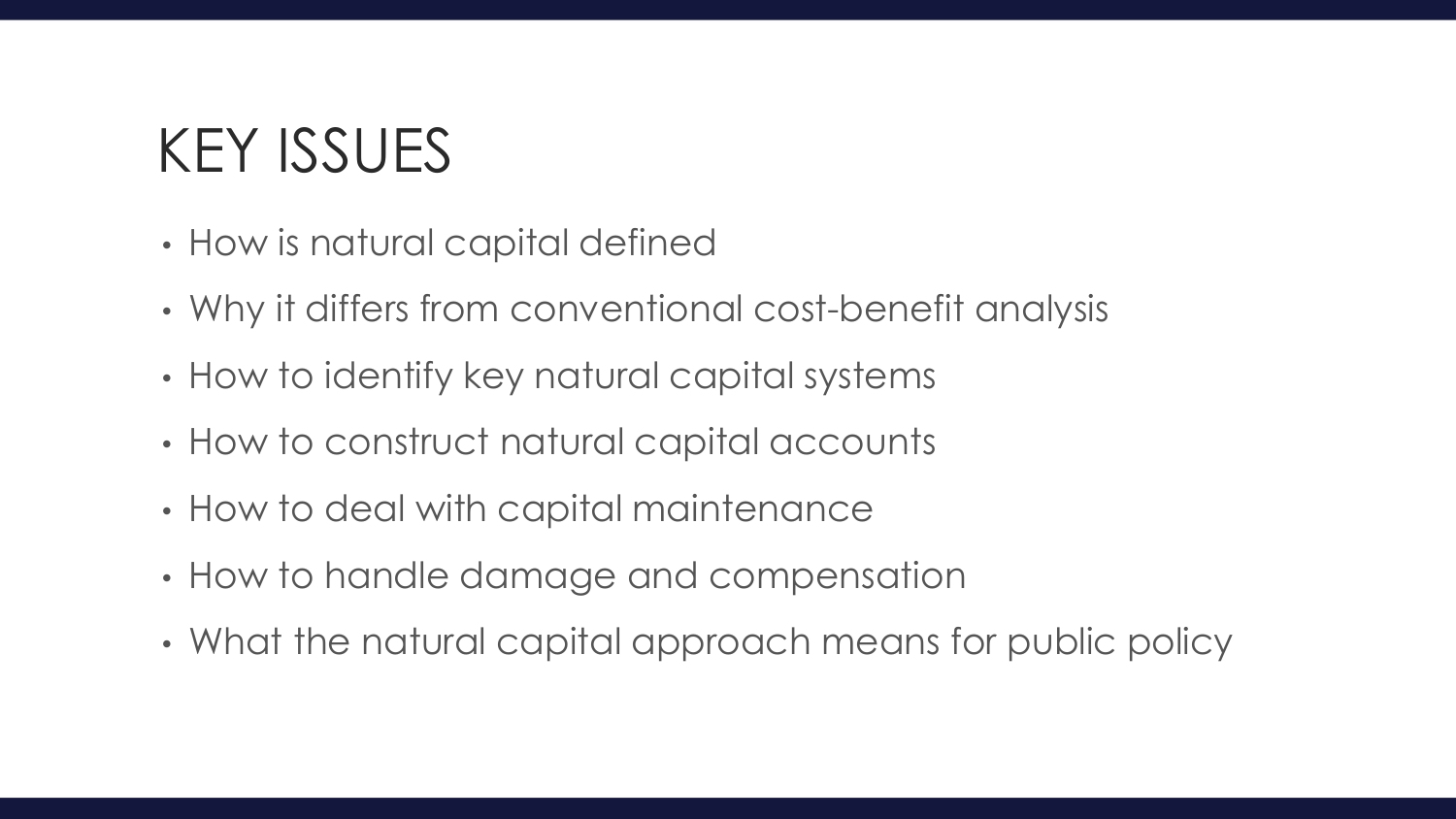### DEFINING NATURAL CAPITAL

- Assets not services
- Positive freedom and capabilities not utilities
- Renewables and non-renewables
- Thresholds, safe limits and benefits

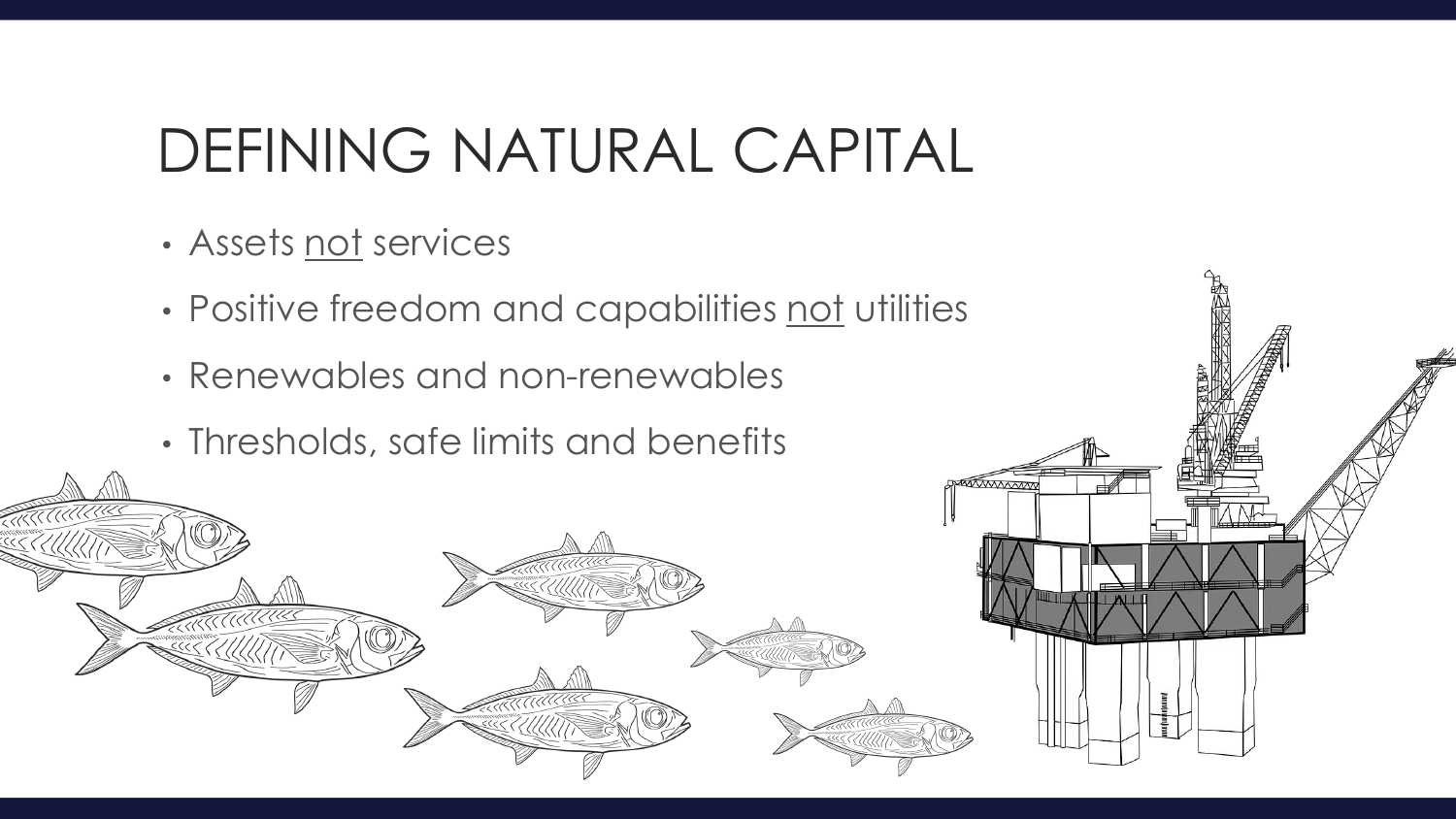### NATURAL CAPITAL VS. CBA

- CBA is a partial equilibrium, marginal concept
- Natural capital is typically non-marginal and systems-based
- Natural capital starts with existing asset stock, not optimal capital
- Focus on value not utility

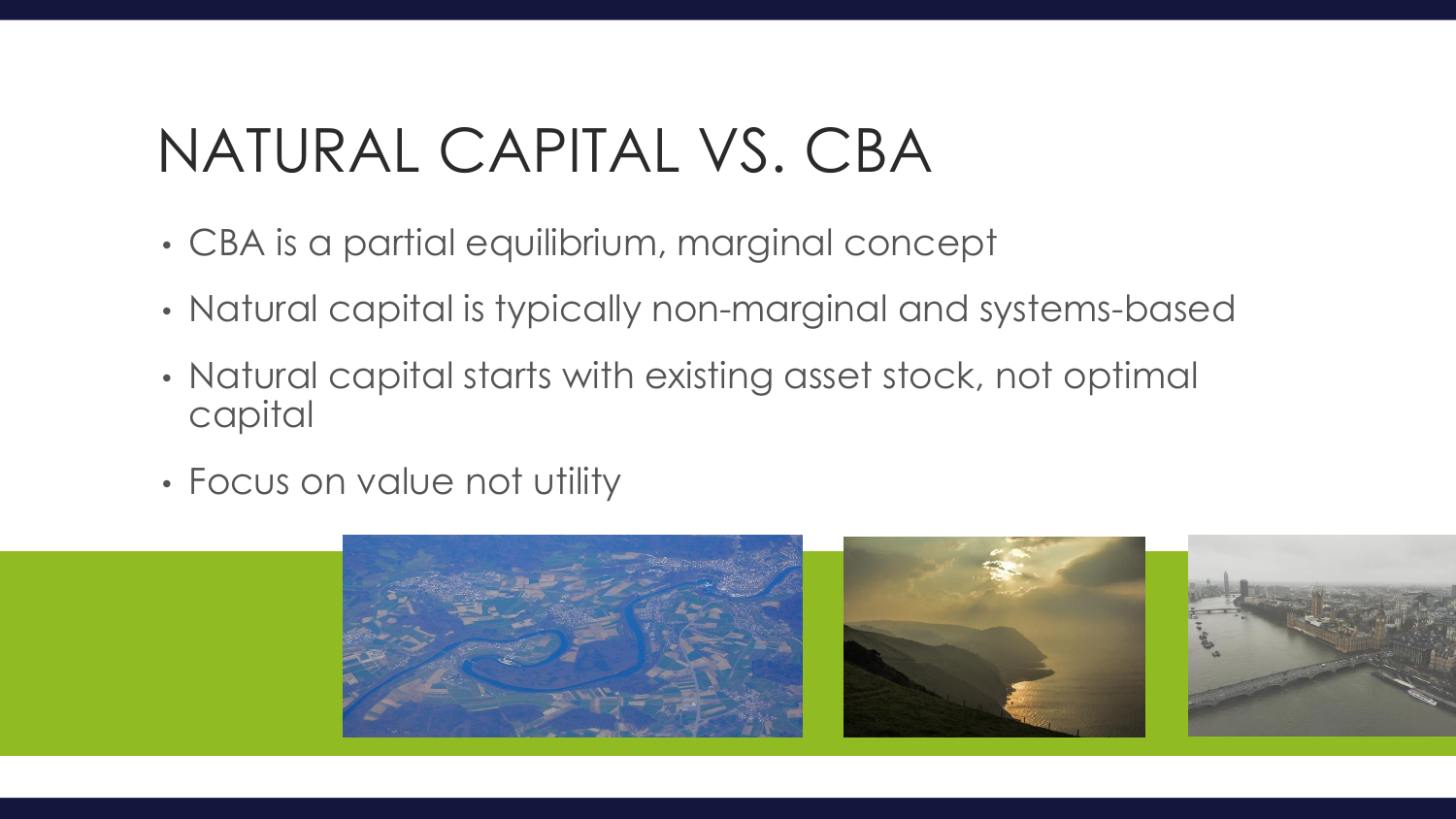### KEY NATURAL CAPITAL SYSTEMS

- **Infrastructure network systems**
- **Habitats and ecosystems not species**
- **Key infrastructures** 
	- River catchments
	- Landscape corridors
	- Urban networks
	- Marine habitats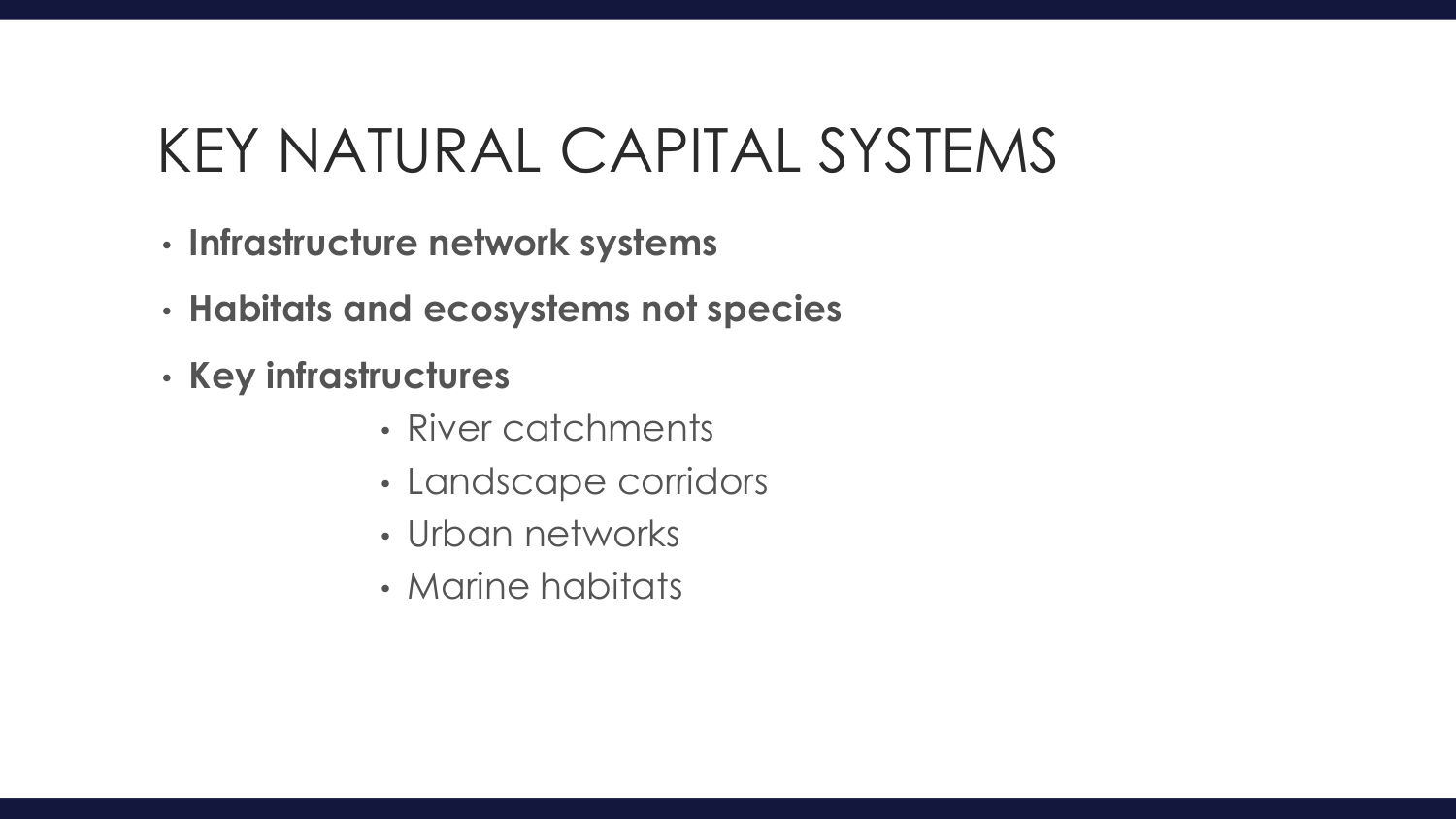### NATURAL CAPITAL ACCOUNTS

**Risk register: renewables** and **non-renewables** 

**Assets at risk**

#### **Capital register**

- Non-renewables depletion and hotelling rule for investing economic rents
- Renewables assets-in-perpetuity

**Capital maintenance**

**Capital enhancements**

**Balance sheet:** set against liabilities

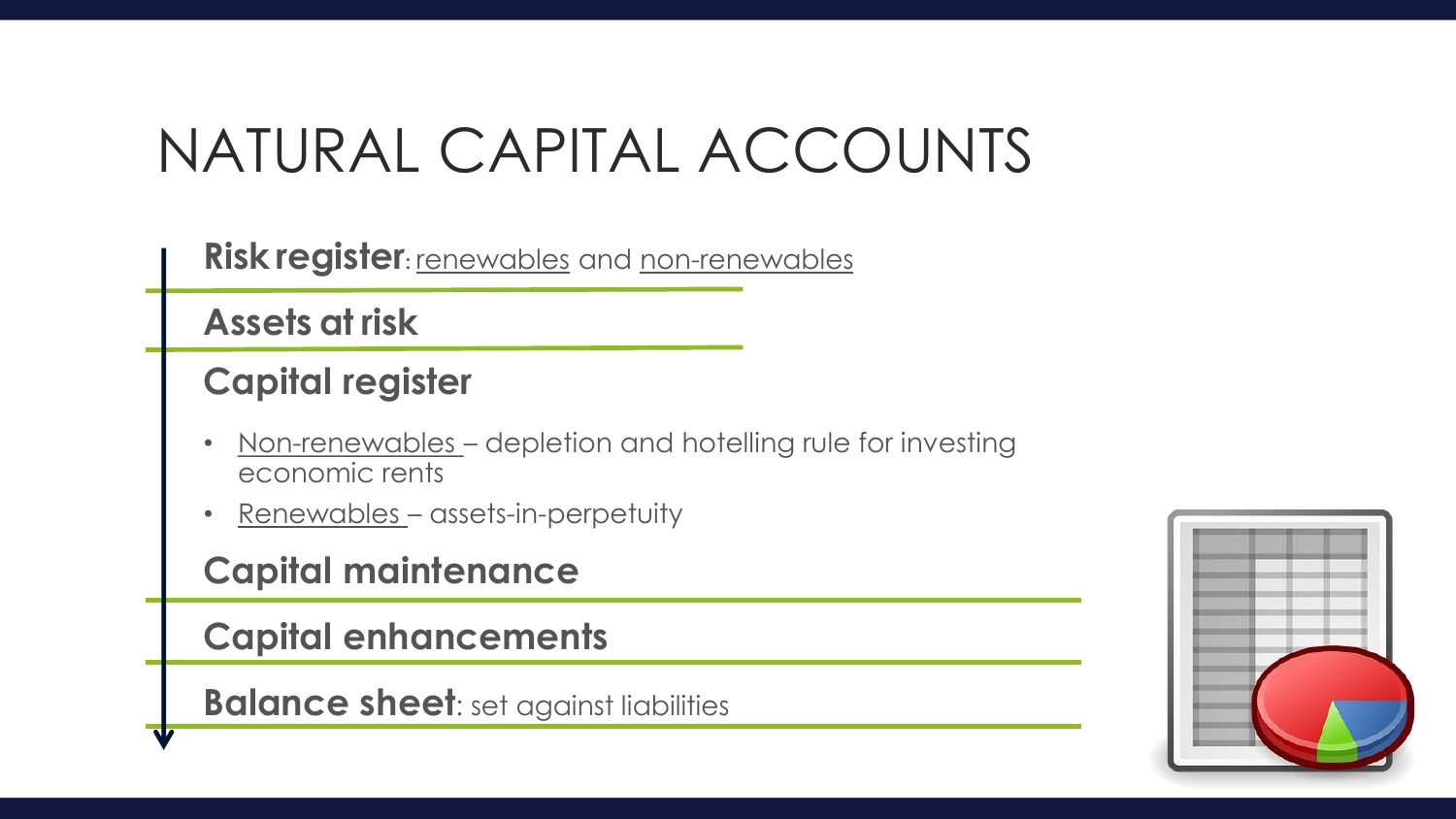### CAPITAL MAINTENANCE

- **Assets-in-perpetuity**  CCA accounting
- **No depreciation**  Services required forever
- **Physical or operational maintenance**  wholly physical
- **Capital maintenance is an operational cost**  charge to revenue line not capital charge

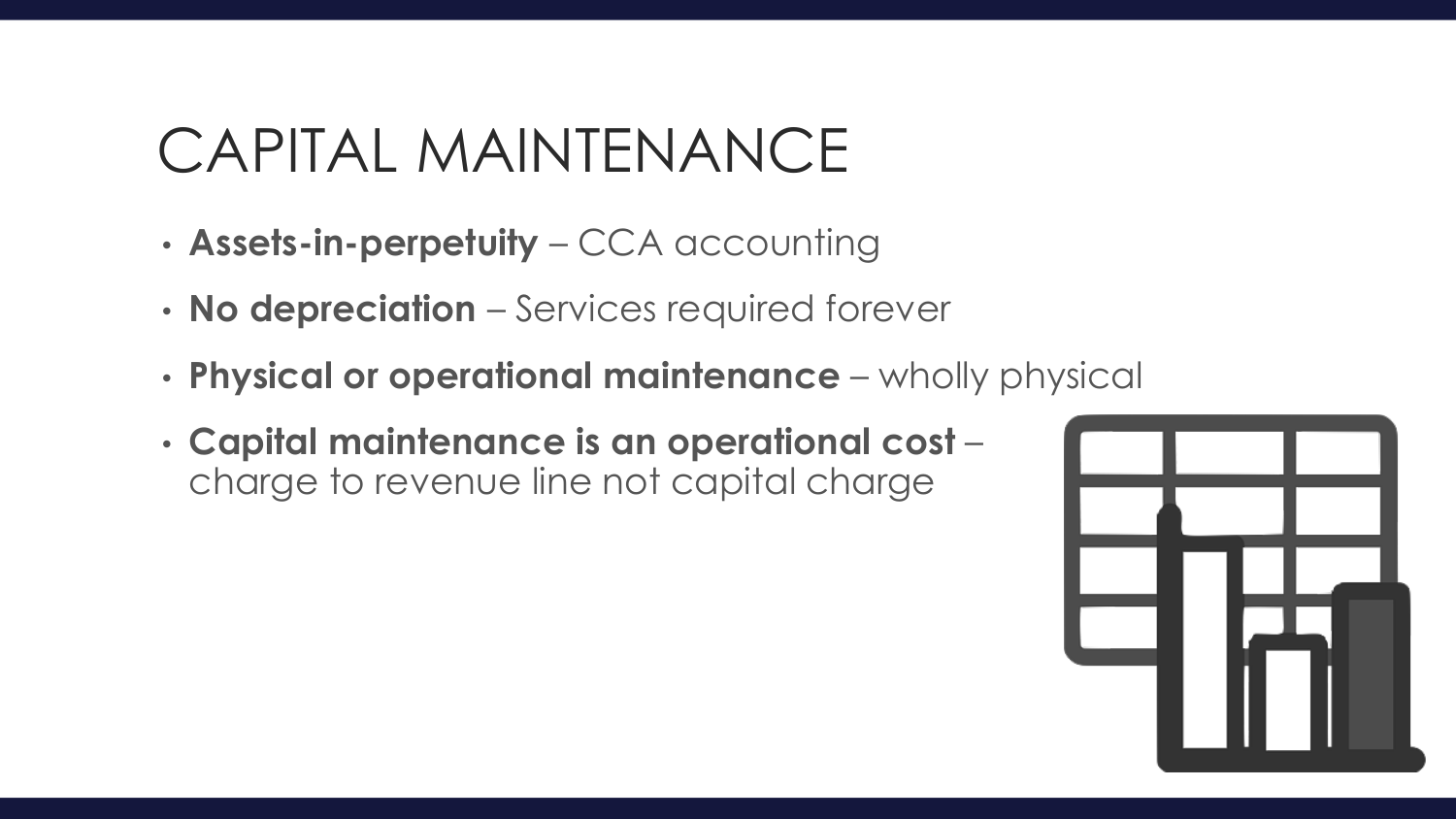# DAMAGE AND COMPENSATION

#### **Weak aggregate natural capital rule***:*

The aggregate level of renewable natural capital should be kept at least constant, and there should be general capital compensation for the depletion of non-renewables.

#### **Strong aggregate natural capital rule***:*

The aggregate level of renewable natural capital should be kept at least constant and the value of the economic rents from the depletion of non-renewable natural capital should be invested in renewable natural capital.

#### **The valuation of damage**

- Non renewables economic rents to reinvest
- Renewables where above safe-limits

#### **The compensation principle**

#### **Implementation**

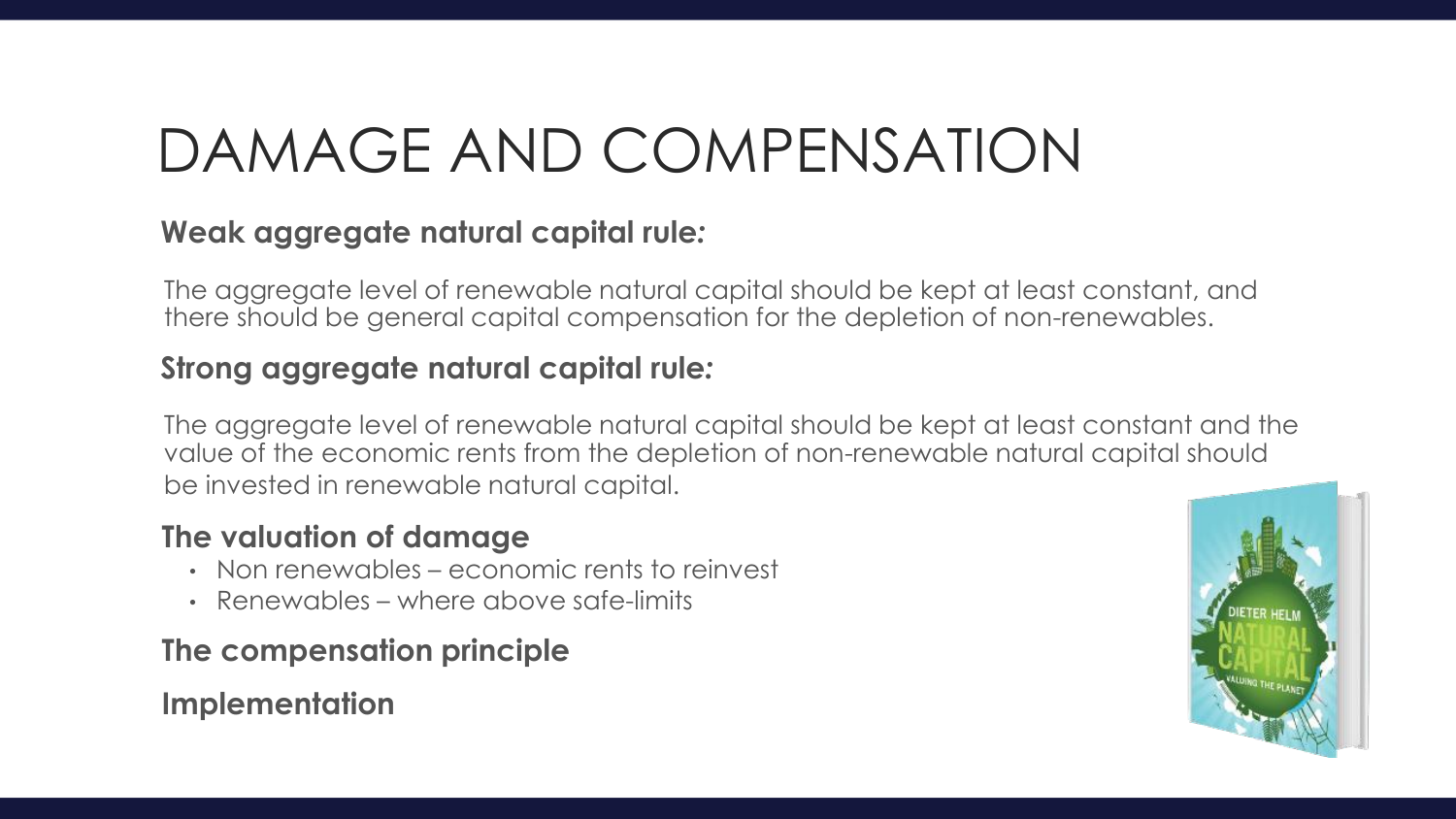### APPLICATIONS TO PUBLIC POLICY

- Overall national balance sheet
- 25-year plan generational accounting
- The key infrastructure systems and the pilots
- Enhancements and new systems opportunities
- Incorporation of land and agriculture

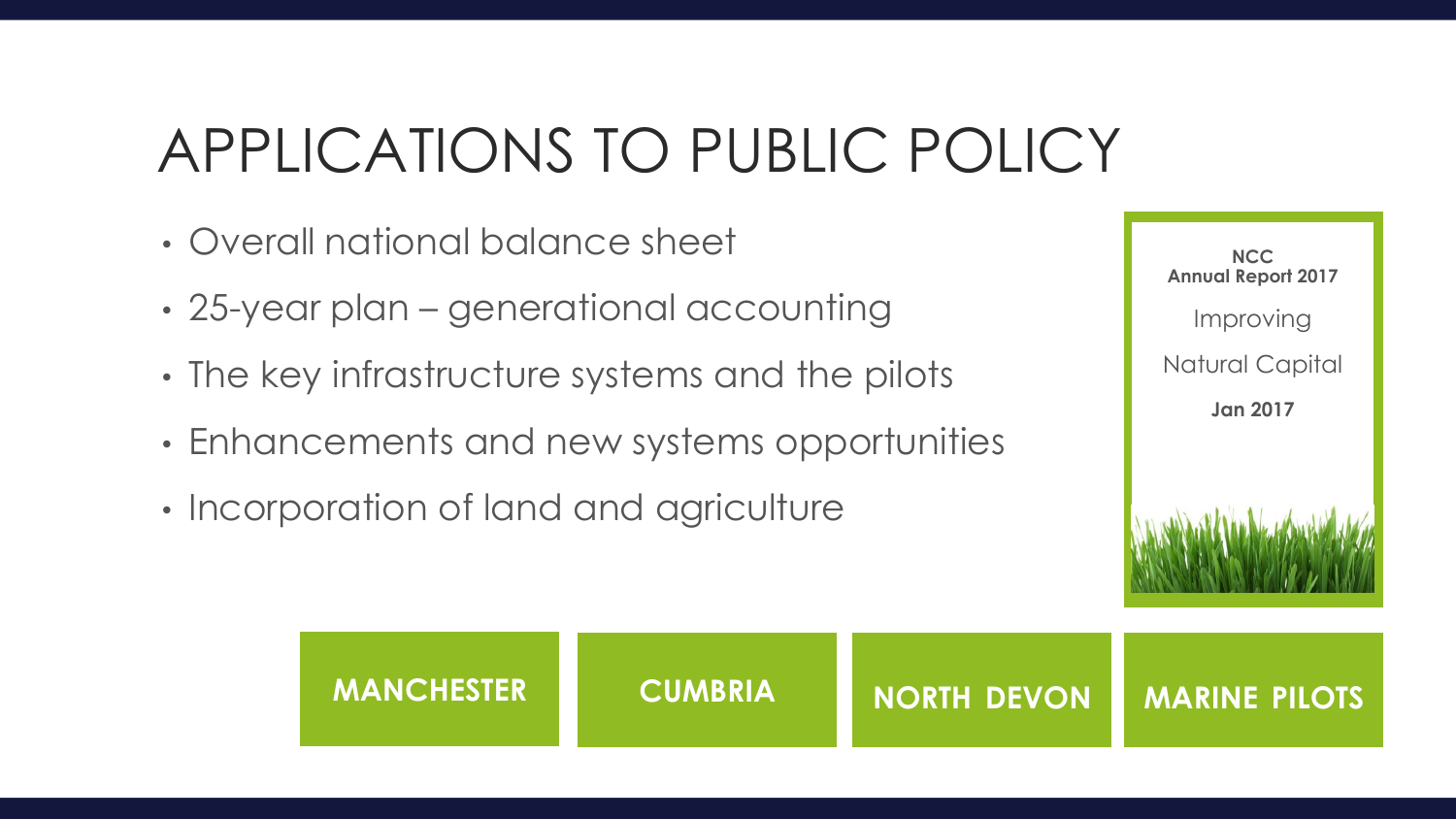### **FOR INFORMATION**



### **WWW.DIETERHELM.CO.UK**